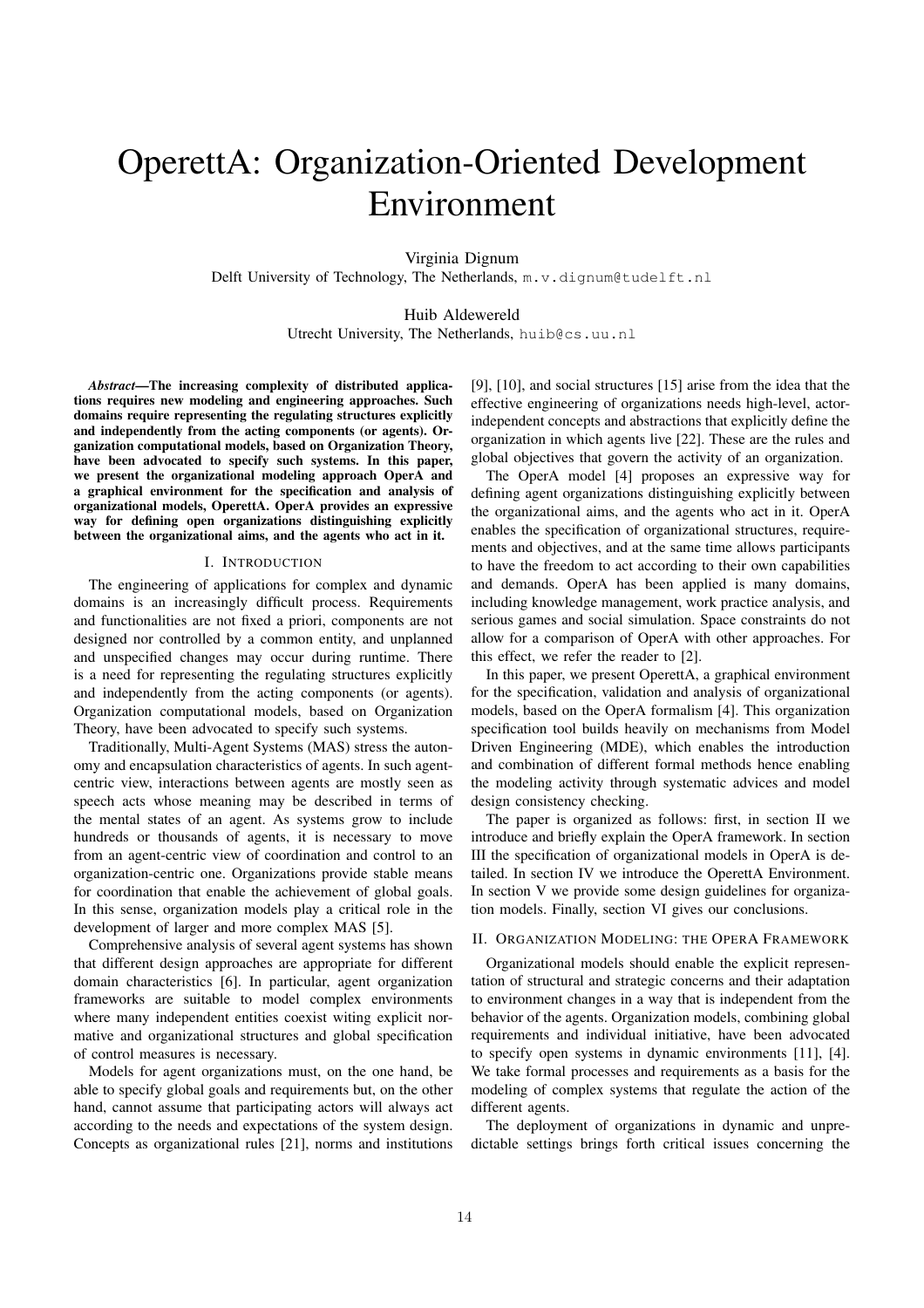design, implementation and validation of their behavior [16], [13], [20], and should be guided by two principles.

- Provide sufficient representation of the institutional requirements so that the overall system complies with the norms.
- Provide enough flexibility to accommodate heterogeneous components.

Therefore, organizational models must provide means to represent concepts and relationships in the domain that are rich enough to *cover* the necessary contexts of agent interaction while keeping in mind the *relevance* of those concepts for the global aims of the system.

The OperA model [4] proposes an expressive way for defining open organizations distinguishing explicitly between the organizational aims, and the agents who act in it. That is, OperA enables the specification of organizational structures, requirements and objectives, and at the same time allows participants to have the freedom to act according to their own capabilities and demands. At an abstract level, an OperA model describes the aims and concerns of the organization with respect to the social system. These are described as organization's externally observable *objectives*, that is, the desired states of affairs for the organization.

The OperA framework consists of three interrelated models. The Organizational Model (OM) is the result of the observation and analysis of the domain and describes the desired behavior of the organization, as determined by the organizational stakeholders in terms of objectives, norms, roles, interactions and ontologies. The OM provides the overall organization design that fulfills the stakeholders requirements. Objectives of an organization are achieved through the action of agents, which means that, at each moment, an organization should employ the relevant agents that can make its objectives happen. However, the OM does not specify how to structure groups of agents and constrain their behavior by social rules such that their combined activity will lead to the desired results. The Social Model (SM) maps organizational roles to agents and describes agreements concerning the role enactment and other conditions in social contracts. Finally, the Interaction Model (IM) specifies the interaction agreements between role-enacting agents as interaction contracts. IM specification enable variations to the enactment of interactions between roleenacting agents.

The OperettA framework is developed to specify organization models, according to the OperA OM, which will be described in more detail in section III, using as example the conference organization scenario taken from [8]. In section IV-B we describe the use of MDE principles to implement this framework.

### III. THE ORGANIZATION MODEL

A common way to express the objectives of an organization is in terms of its expected functionality, that is, what is the organization expected to do or produce.In OperA, the Organization Model (OM) specifies the *means* to achieve such objectives. That is, OM describes the structure and global

characteristics of a domain from an organizational perspective, where global goals determine roles and interactions, specified in terms of *Social* and *Interaction Structures*. E.g., how should a conference be organized, its program, submissions, etc.

Moreover, organization specification should include the description of concepts holding in the domain, and of expected or required behaviors.Therefore, these structures should be linked with the norms, defined in *Normative Structure*, and with the ontologies and communication languages defined in the *Communication Structure*.

#### *A. The Social Structure.*

The social structure of an organization describes the roles holding in the organization. It consists of a list of role definitions, *Roles* (including their objectives, rights and requirements), such as PC-member, program chair, author, etc.; a list of role groups' definitions, *Groups*; and a *Role Dependencies* graph.

Abstract society objectives form the basis for the definition of the objectives of roles. *Roles* are the main element of the *Social Structure*. From the society perspective, role descriptions should identify the activities and services necessary to achieve society objectives and enable to abstract from the individuals that will eventually perform the role. From the agent perspective, roles specify the expectations of the society with respect to the agent's activity in the society. In OperA, the definition of a role consists of an identifier, a set of role objectives, possibly sets of sub-objectives per objective, a set of role rights, a set of norms and the type of role. An example of role description is presented in table I.

| Id                       | PC member                                                           |
|--------------------------|---------------------------------------------------------------------|
| <i><b>Objectives</b></i> | paper reviewed(Paper, Report)                                       |
| Sub-objectives           | ${read(P), report\_written(P, Rep), review\_received(Org, P, Rep)}$ |
| Rights                   | $access-confmanager-program(me)$                                    |
| Norms &                  | PC member is OBLIGED to understand English                          |
| <b>Rules</b>             | IF paper_assigned THEN PC_member is OBLIGED                         |
|                          | to review paper BEFORE given deadline                               |
|                          | IF author of paper_assigned is colleague                            |
|                          | THEN PC member is OBLIGED to refuse to review asap                  |

TABLE I *PC member* ROLE DESCRIPTION.

*Groups* provide means to collectively refer to a set of roles and are used to specify norms that hold for all roles in the group. Groups are defined by means of an identifier, a nonempty set of roles, and group norms. An example of a group in the conference scenario is the organizing team consisting of the roles *program chair*, *local organizer*, and *general chair*.

The distribution of objectives in roles is defined by means of the *Role Hierarchy*. Different criteria can guide the definition of *Role Hierarchy*. In particular, a role can be refined by decomposing it in sub-roles that, together, fulfill the objectives of the given role.

This refinement of roles defines *Role Dependencies*. A dependency graph represents the dependency relations between roles. Nodes in the graph are roles in the society.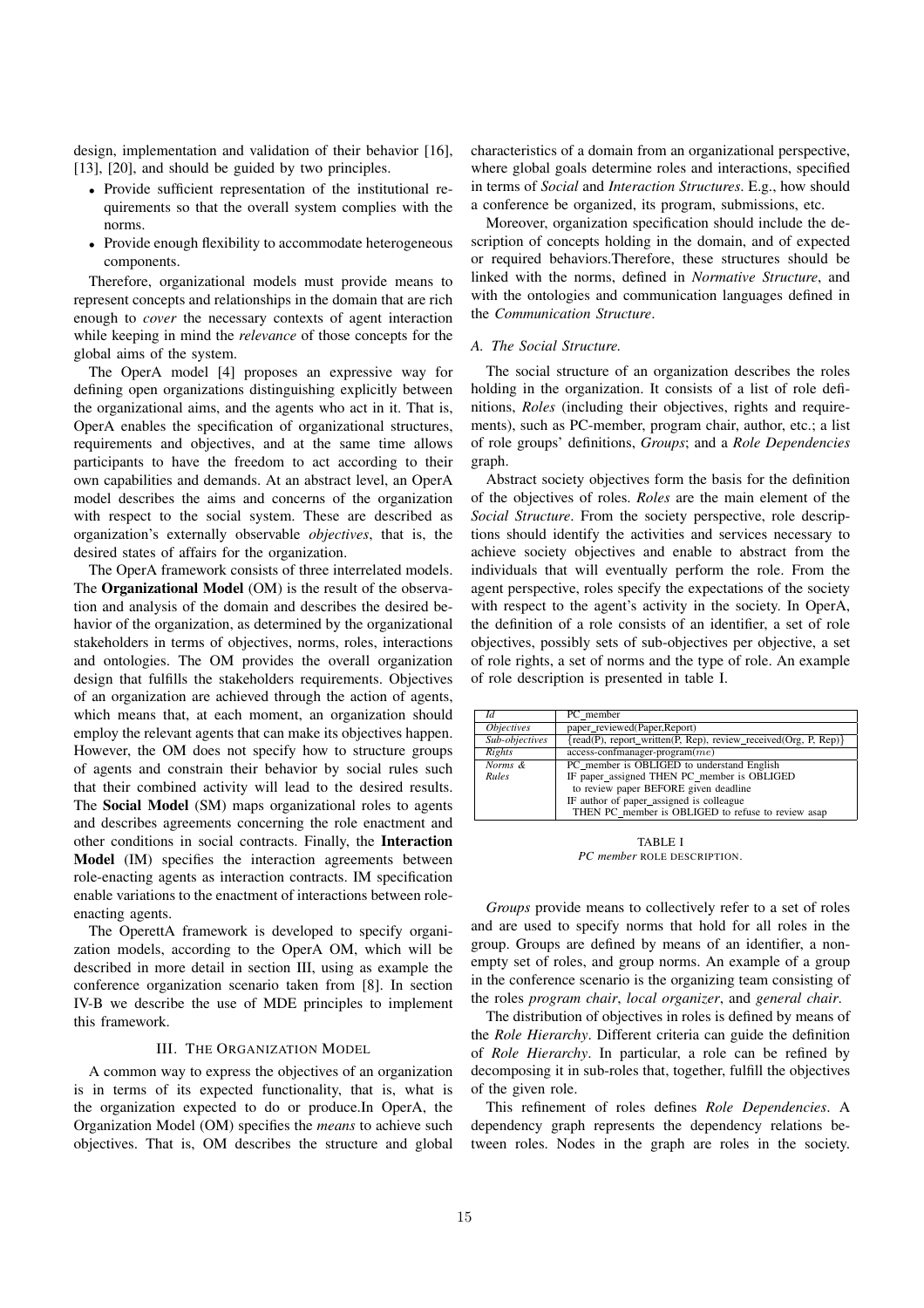Arcs are labelled with the objectives for which the parent role depends on the child role. Part of the dependency graph for the conference society is displayed in figure 1. For example, the arc between nodes PC-Chair and PC-member represents the dependency between *PC-Chair* and *PC-member* concerning *paper-reviewed*  $(PC - Chair \succeq_{paper\_reviewed})$  $PC-Member$ ). The way objective g in a dependency relation  $r_1 \succeq_q r_2$  is actually passed between r1 and r2 depends on the coordination type of the society, defined in the Architectural Templates. In OperA, three types of role dependencies are identified: *bidding*, *request* and *delegation*.



Fig. 1. Role dependencies in a conference.

#### *B. The Interaction Structure.*

Interaction is structured as a set of meaningful scenes that follow pre-defined abstract scene scripts. Examples of scenes are the registration of participants in a conference, which involves a representative of the organization and a potential participant, or paper review, involving program committee members and the PC chair. A *scene script* describes a scene by its players (roles), its desired results and the norms regulating the interaction. In the OM, scene scripts are specified according to the requirements of the society. The results of an interaction scene are achieved by the joint activity of the participating roles, through the realization of (sub-) objectives of those roles. A scene script establishes also the desired *interaction patterns* between roles, that is, a desired combination of the (sub-) objectives of the roles. Table II gives an example of a scene script.

| Scene             | <b>Review Process</b>                                      |
|-------------------|------------------------------------------------------------|
| Roles             | Program-Chair (1), PC-member(2Max)                         |
| Results           | $r_1 = \forall P \in Papers$ : reviews_done(P, rev1, rev2) |
| Interact. Pattern | PATTERN( $r_1$ ): see figure 2                             |
| Norms & Rules     | Program-Chair is PERMITTED to assign papers                |
|                   | PC-member is OBLIGED to review papers assigned             |
|                   | before deadline                                            |
|                   |                                                            |

TABLE II SCRIPT FOR THE *Review Process* SCENE.

OperA interaction descriptions are declarative, indicating the global aims of the interaction rather than describing exact activities in details. Interaction objectives can be more or less restrictive, giving the agent enacting the role more or less freedom to decide how to achieve the role objectives and

interpret its norms. Following the ideas of [17], [14], we call such expressions *landmarks*, defined as conjunctions of logical expressions that are true in a state. Landmarks combined with a partial ordering to indicate the order in which the landmarks are to be achieved are called a *landmark pattern*. Figure 2 shows the landmark pattern for the *Review Process*. Several different specific actions can bring about the same



Fig. 2. Landmark pattern for *Review Process*.

state, that is, landmark patterns actually represent families of protocols. The use of landmarks to describe activity enables the actors to choose the best applicable actions, according to their own goals and capabilities. The relation between scenes is



Fig. 3. Interaction Structure in the Conference scenario.

represented by the *Interaction Structure* (see figure 3). In this diagram, *transitions* describe a partial ordering of the scenes, plus eventual synchronization constraints. Note that several scenes can be happening at the same time and one agent can participate in different scenes simultaneously. Transitions also describe the conditions for the creation of a new instance of the scene, and specify the maximum number of scene instances that are allowed simultaneously. Furthermore, the enactment of a role in a scene may have consequences in following scenes. Role *evolution relations* describe the constraints that hold for the role-enacting agents as they move from scene to scene.

## *C. The Normative Structure.*

At the highest level of abstraction, norms are the *values* of a society, in the sense that they define the concepts that are used to determine the value or utility of situations. For the conference organization scenario, the desire to share information and uphold scientific quality can be seen as organization values. However, values do not specify *how*, *when* or in *which* conditions individuals should behave appropriately in any given social setup.

In OperA, norms are specified in the Normative Structure using a deontic logic that is temporal, relativized (in terms of roles and groups) and conditional. For instance, the following norm might hold: *"The authors must submit their*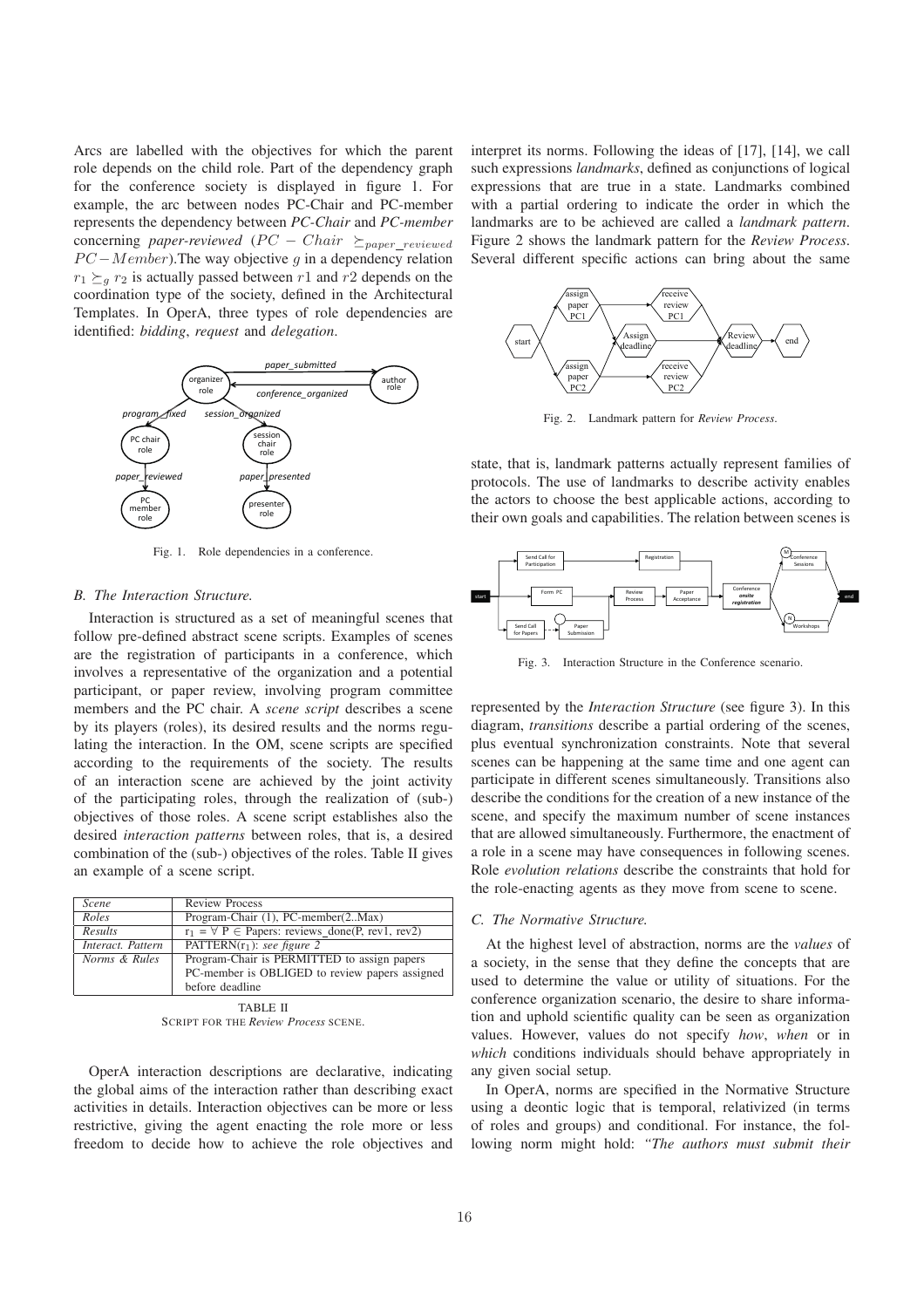*contributions before the deadline"*, which can be formalized as:  $O_{author}(submit(paper) \leq Deadline)$ 

Furthermore, in order to check norms and act on possible violations of the norms by the agents within an organization, abstract norms have to be translated into actions and concepts that can be handled within such organizations. To do so, the definition of the abstract norms are iteratively concretized into more concrete norms, and then translated into specific rules, violations and sanctions.

Concrete norms are related to abstract norms through a mapping function, based on the counts-as operator as developed in [1]. For example, in the context of  $Org$ ,  $submit(paper)$ can be concretized as:send\_mail(organizer, files) ∨ send\_post(organizer, hard\_copies)  $\rightarrow$ <sub>Org</sub> submit(paper)

## *D. The Communication Structure.*

Communication mechanisms include both the representation of domain knowledge (*what* are we talking about) and protocols for communication (*how* are we talking). Both content and protocol have different meanings at the different levels of abstraction (e.g. while at the abstract level one might talk of *disseminate*, such action will most probably not be available to agents acting at the implementation level). Specification of communication content is usually realized using ontologies, which are shared conceptualizations of the terms and predicates in a domain. Agent communication languages (ACLs) are the usual means in MAS to describe communicative actions. ACLs are wrapper languages in the sense that they abstract from the content of communication.

In OperA, the Communication Structure describes both the content and the language for communication. The content aspects of communication, or domain knowledge, are specified by *Domain Ontologies* and *Communication Acts* define the language for communication, including performatives and protocols.

## IV. OPERETTA ENVIRONMENT

In order to support developers designing and maintaining organization models, tools are needed that provide an organization-oriented development environment. The requirements for such a development environment are the following.

- 1) Organizational Design: The tool should provide means for designing organizational models in an 'intuitive' manner. The tool should allow users to create and represent organizational structures, define the parties involved in an organization, represent organizational and role objectives, and define the pattern of interactions typically used to reach these objectives.
- 2) Organizational Verification: The tool should provide verification means and assistance in detecting faults in organizational designs as early as possible, to prevent context design issues from being translated to the other levels of system specification.
- 3) Ontology Design: The tool should to be able to specify, import, and maintain domain ontologies. Domain ontologies specifying the knowledge for a specific domain

of interaction should be able to be represented, existing ontologies containing such information should be able to be included (and provide inputs for organizational concepts, such as role or objective names). Ontologies should be maintainable and updatable.

- 4) Connectivity to System Level: The output of the organizational design tool is intended for use by system level tools, namely MAS environments and agent programming languages. The output of the tool thus needs to provide easy integration and connection between the organization and system level.
- 5) User-Friendly GUI: A user-friendly graphical interface is to be provided for users to create and maintain organizational models easily. Help and guidelines are useful for beginners to use the tool.
- 6) Availability: The tool should be available under open source license and for use by other projects.

We have developed the OperettA development environment as an open-source solution on the basis of these requirements. OperettA enables the specification and verification of OperA OMs, which satisfies requirements 1 and 2. OperettA combines multiple editors into a single package. It provides separate editors on different components of organizational models; i.e., it has different (graphical) editors for each of the main components of an organizational model as defined in the OperA framework. These specialized editors correspond to the OperA OM structures: social, interaction, normative and communicative. The OperettA Ontology Manager enable the specification and import of domain ontologies, as in requirement 3.

The OperettA tool is a combination of tools based on the Eclipse Modeling Framework (EMF) [18] and tools based on the Graphical Modeling Framework (GMF) integrated into a single editor. Developed as an Eclipse plug-in, OperettA is fully open-source and follows the MDE principles of tool development. In the following we look at the editors provided by OperettA, and how OperettA connects to MAS solutions, thus satisfying requirement 4. A graphical interface (requirement 5) for OperettA has been developed and is currently being usertested within the ALIVE project [12]. Finally, in accordance to the last requirement, OperettA is available opensource at sourceforge<sup>1</sup>.

## *A. OperettA Components*

The main element of OperettA is the OperA Meta-Model (see figure 4 for an overview of the tools in OperettA and their functionalities). The meta-model, created with the EMF tools, provides the (structural) definition of what organizational models should look like. This meta-model is extended with the default EMF edit and editor plug-ins to provide model accessors and the basic tree-based editor for the creation and management of OperA models. The basic editor has been extended with graphical interfaces for editing parts of the organization model: the social diagram editor, and the

<sup>1</sup>http://ict-alive.svn.sourceforge.net/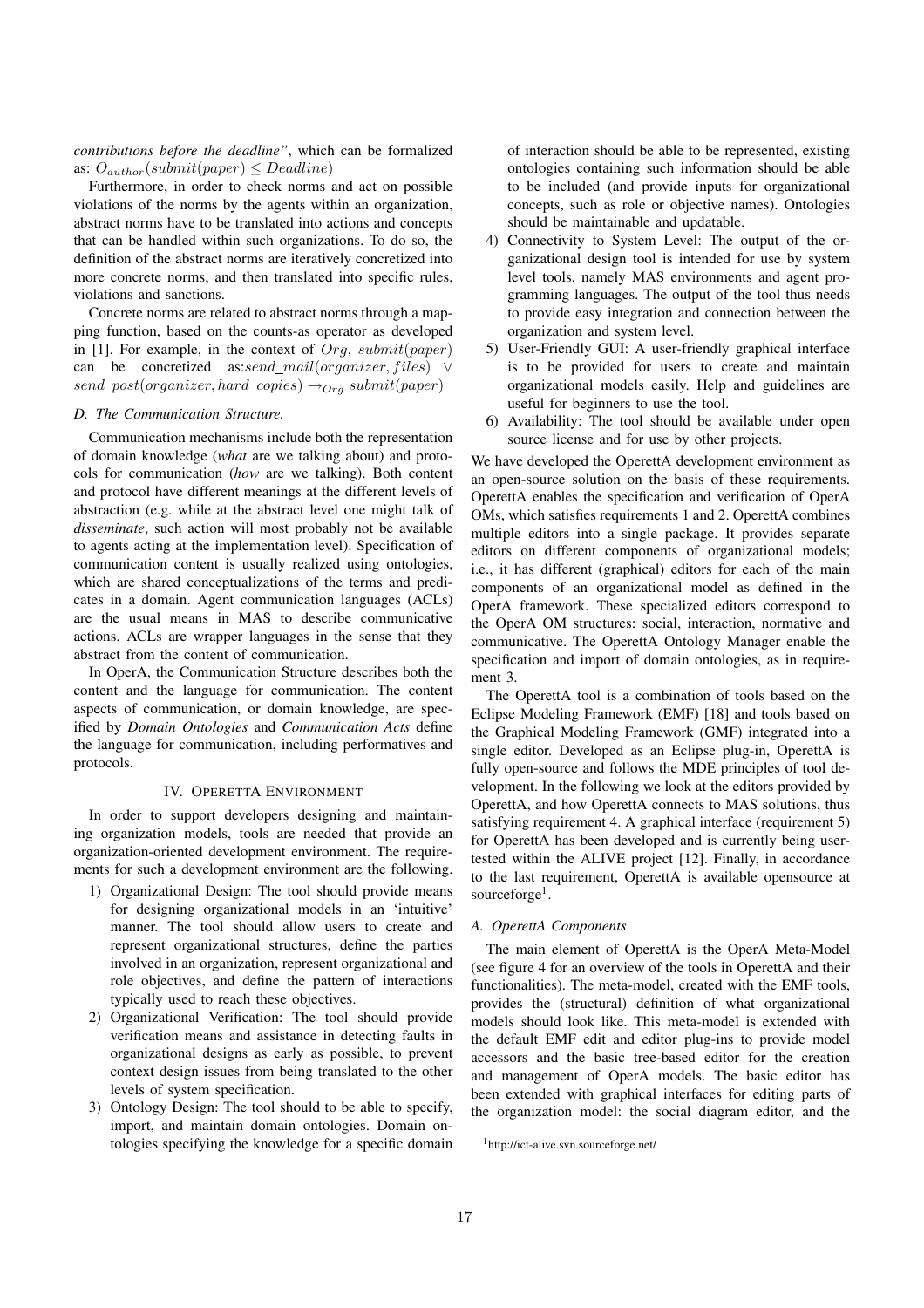

Fig. 4. OperettA Tool Components.

Fig. 5. OperettA Social Diagram Editor.

interaction diagram editor. A third graphical editor is planned for editing and managing formulas and norms.

Next to the graphical editing extensions, OperettA contains three other plug-ins for additional functionality. The Validation Framework provides an improvement over the default validation of EMF-based tools to provide validation of additional restrictions. An ontology managing plug-in is included as well to allow the ontology developed with OperettA to be exported to OWL, as well as allowing for importing existing ontology into the organization to boot-strap the organization design. Finally, OperettA contains a Model Tracker plug-in that can generate re-organization descriptions based on changes made in the OperettA organization editors.

We discuss the graphical editors and additional plug-ins in more details in the following.

*1) Social Diagram Editor:* This graphical editor provides a view of the Social Structure element of OMs. It allows the graphical creation of organizational Roles and Dependencies, thus specifying the social relations between important parties that play a part in the organization. The Social Diagram Editor also provides editing capabilities to specify and manage Role related Objectives, to provide context for the different Roles in an organization. Figure 5 depicts the Social Diagram Editor of OperettA that is used to enter organizational roles and dependencies between roles. Role objectives are created and managed via the objectives editor shown in the bottom part of the figure.

*2) Interaction Diagram Editor:* Similar to the Social Diagram Editor, the Interaction Diagram Editor provides a graphical view of the Interaction Structure element of OMs. This editor allows for the specification and management of the interaction elements of the organization; that is, it is for the specification and management of the different interactions that take place in the organization in order to achieve the different (role) objectives specified in the social part of the OM. The specification of the interaction is done in terms of scenes and transitions (the connection and synchronization

points between scenes). Together, these define the order in which objectives are to be reached and how the organization works (though specified on a high level of abstraction). The Interaction Diagram Editor allows for the graphical creation and maintenance of scenes, transitions and arcs (links between scenes and transitions). The graphical editor provides a userfriendly overview of the structural aspect of the organization, defining how different interactions within the organization are supposed to help achieve the organizational objectives. Finally, OperettA allows for the specification and editing of scene properties (like the scene results, the players active in the scene, the landmark pattern, etc).

*3) Ontology Manager:* The Ontology Manager part of the OperettA tool is a plug-in for importing and exporting (domain) ontologies. The creation and maintenance of ontologies is done by external tools (like, for example, Protégé). Parts of the functionality of organizational ontology editing is included in the OperettA editors:

- Automatic creation of organizational ontology while designing the organization. As the designer is inputting the organizational model in OperettA, OperettA maintains an ontology of role names, objective names, and logical atoms that the designer uses to define the organization.
- Using an included (existing) ontology for the naming of organizational model elements; that is, if an (external) ontology is present in the organizational model it can be used to pick concept names for different parts of an organizational model (e.g., the name of a role can be picked from an existing ontology included in the model). The addition of the (external) ontology to an organizational model is done via the ontology manager.

The functionality of ontology editing in the OperettA tools is limited to organizational ontologies. The Ontology manager plug-in extends OperettA with the following capabilities:

• Importing an ontology from a file (e.g., RDF or OWL [19]). Ontologies about the domain or organization that is to provide the context of a system might be already available. These ontologies tend to be stored in some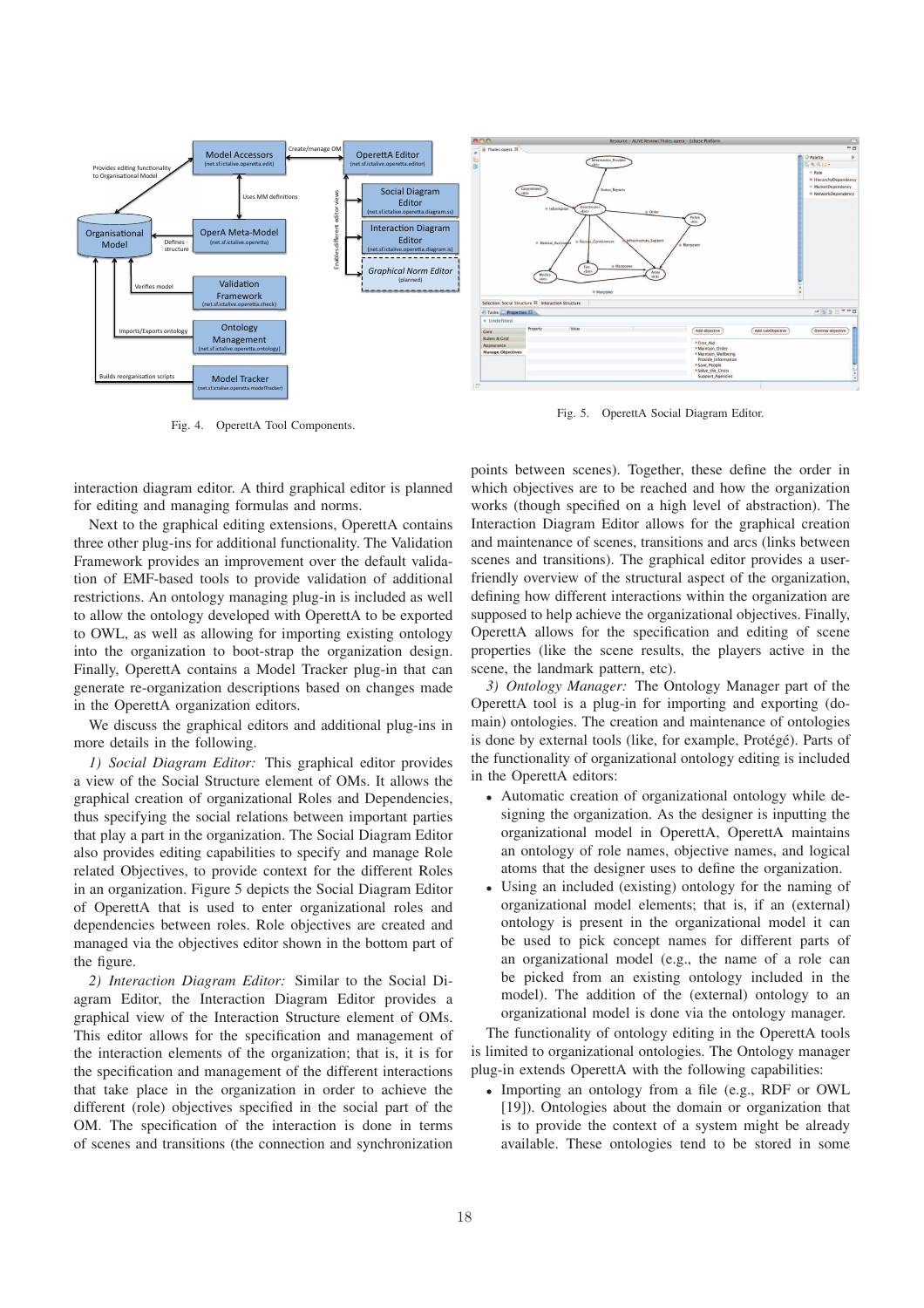conventional ontology file-format. The Ontology Manager allows OperettA to import and use such ontologies.

• Exporting (generated) organizational ontologies to file. In order to align an use the organizational ontology created by OperettA, the Ontology Manager extends the OperettA tool with the capability to export the default ontology to an owl file.

The organizational ontology created by OperettA is stored in the Organizational Model. The ontological elements need to be available to the system level of design, and thus need to be included in the domain ontology. The integration of organizational concepts in a domain ontology is not trivial, as it should respect the structure of the domain ontology while adding organizational concepts as roles, objectives, etc. and the instances of these concepts; role names, objective names, etc. The alignment between the exported ontology and the domain ontology will have to be done by hand in an external editor. The inclusion of the ontology manager satisfies requirement 3.

*4) Model Tracker:* To support reorganization, OperettA is extended with a model tracker. This model tracker allows a designer to view the changes made on the organizational model since a last save (but not necessarily the previous one). By storing the changes to the organizational model in a history file, the model tracker can be used to generate scripts that express how an organization is changed. Reorganization scripts capture changes in a precise and concise manner, and can be used to communicate organizational changes to the system level.

*5) Validation Framework:* The validation plug-in of OperettA overwrites the basic validation provided by the EMF framework. Instead of just verifying constraints specified in the OperA meta-model, the validation has been extended with additional verification constraints to minimize organizational design mistakes. The overall purpose of the validation plug-in is to provide OM designers meaningful feedback to eliminate design errors as early as possible (in the design process). The validation plug-in is installed separately from OperettA, but after installation it can be invoked from within each of the different OperettA editing views. The validation plug-in seamlessly overwrites the standard EMF validation, making it the new default manner of validating OperettA models.

The validation plug-in works directly on the model instance to verify various modeling constraints, accessing the model via the meta-model definitions. Some examples of the constraints validated are checking that roles have a name, checking that role names are unique, checking that all roles have an objective, and so on. Less stringent constraints are checked as well, like, for example, whether roles are connected to other roles via dependencies; i.e., while it does not hold for every OM, in most models roles should be connected to other roles (that is, it should be depending upon (an)other role(s) or being depended upon by (an)other role(s)). Such "soft" constraints are presented to designer as a warning, intended to have the designer rethink their model and update if appropriate. The validation plugin fulfills requirement 3.

| Property                     | Value                                                          |
|------------------------------|----------------------------------------------------------------|
| <b>Activation Condition</b>  | ♦ Conjunction bid(item, price) ^ won(item)                     |
| <b>Deadline</b>              | ♦ Atom one_week_after(auction)                                 |
| <b>Deontics</b>              | <b>← Role Deontic Statement O</b>                              |
| <b>Expiration Condition</b>  | $\triangle$ Atom paid(price)                                   |
| <b>Maintenance Condition</b> | ♦ Conjunction (~paid(price)) ^ (now < one_week_after(auction)) |
| Norm ID                      | $l \equiv N1$                                                  |



*6) Norm Editor:* Norms are an important part of the organizational Model, providing lead ways on a high level of abstraction for the agents to follow. Norms can be inputted in the current version of OperettA via the basic EMF generated editor. This editor is not user-friendly. An example norm in OperettA is shown below in figure 6. The norm shown in this figure describes that buyers should have paid for the items they have won in an auction before one week has expired. The norm is input using several logical formulas; one for the activation condition expressing when the norm is active (the item is bid on and won), one for the expiration condition expressing that the norm is no longer active (the item has been paid for), one for the maintenance condition expressing the formula to be checked when the norm is active to see if violations have happened (the buyer has not paid and the week has not yet expired), and one for the deadline expressing a state of affairs before which the norm should have been fulfilled. A user-friendlier (graphical) interface for inputting and managing the norms of an organizational model is planned for a future version of OperettA. This extension, with the graphical editors for the social and interaction structures, fulfills requirement 5.

#### *B. Connectivity to System Level*

The OperettA tool has only off-line functionalities; it is used by designers to create the context of the system and their linked ontologies. It provides design and validation functionalities for the creation and management of OperA organizational models. For the connection to implementations OperettA depends on the Model Driven Engineering (MDE) approach by providing a meta-model of the modeling concepts.

MDE refers to the systematic use of models as primary artifacts throughout the Software Engineering lifecycle. The defining characteristics of MDE is the use of models to represent the important aspect of the system, be it requirements, high-level designs, user data structures, views, interoperability interfaces, test cases, or implementation-level artifacts such as code. The Model Driven Development promotes the automatic transformation of abstracted models into specific implementation technologies, by a series of predefined model transformations.

In essence, this means that the models created with the OperettA tool can be used for automated transformation towards applicable (models of) platforms; e.g, service-based implementations or multiagent systems. The only required step for such transformation is the definition of the transformations based on the OperettA meta-model concepts to the meta-model of the desired platform.